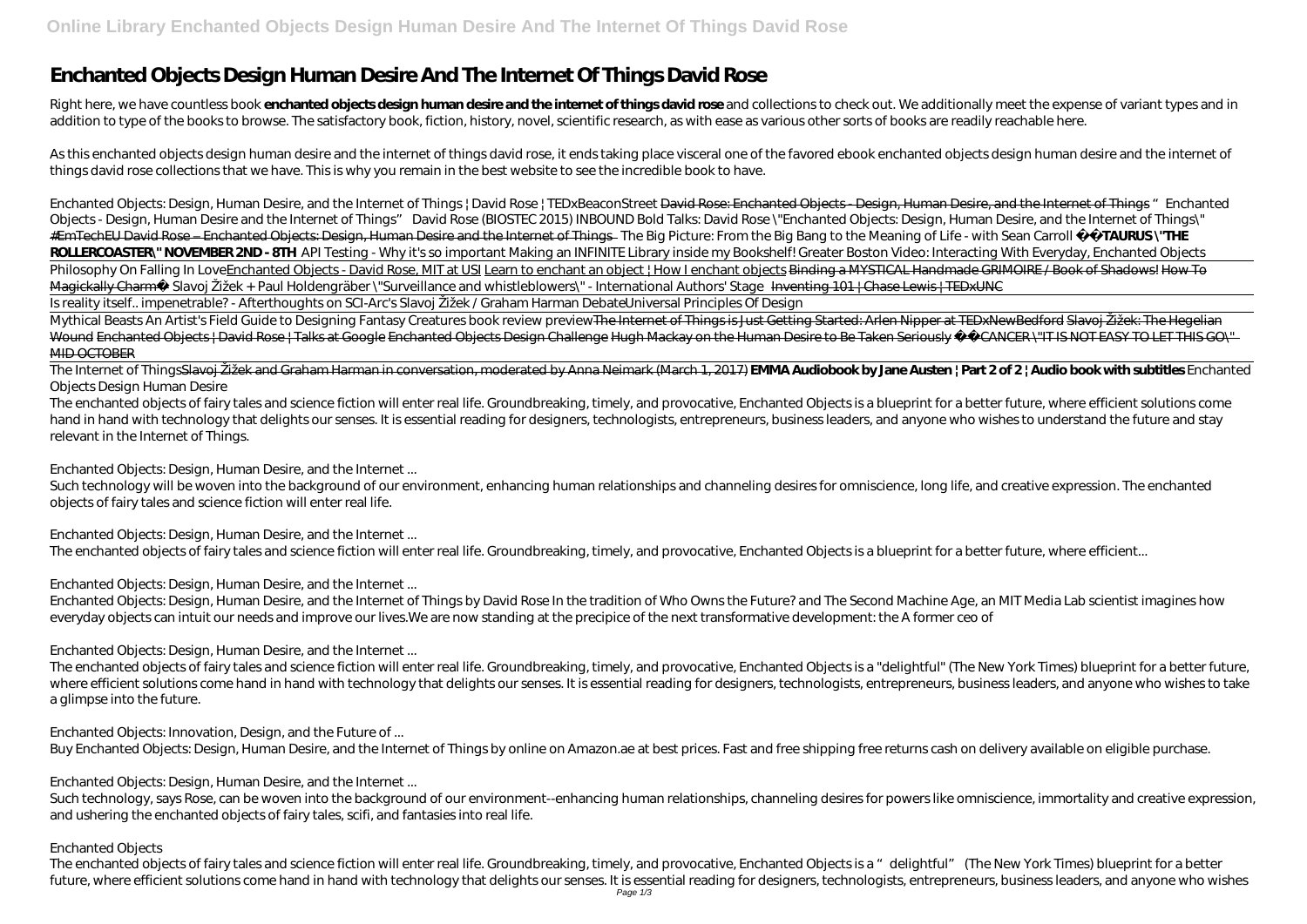### to take a glimpse into the future.

#### *Amazon.com: Enchanted Objects: Innovation, Design, and the ...*

Compre o livro Enchanted Objects: Design, Human Desire, and the Internet of Things na Amazon.com.br: confira as ofertas para livros em inglês e importados Enchanted Objects: Design, Human Desire, and the Internet of Things - Livros na Amazon Brasil- 9781476725635

### *Enchanted Objects: Design, Human Desire, and the Internet ...*

Enchanted objects: design, human desire, and the Internet of things. [David Rose] -- We are now standing at the precipice of the next transformative development: the Internet of Things. Soon, connected technology will be embedded in hundreds of everyday objects we already use: our ...

enchanted objects design human desire and the internet of things pdf Favorite eBook Reading facilitating the design of what the author calls enchanted objects enchanted objects are things that feed us useful information or simply perform some useful function while being largely blended into our

#### *Enchanted Objects Design Human Desire And The Internet Of ...*

We are now standing at the precipice of the next transformative development: the Internet of Things. Soon, connected technology will be embedded in hundreds of everyday objects we already use: our cars, wallets, watches, umbrellas, even our trash cans. These objects will respond to our needs, come to know us, and learn to think on our behalf. David Rose calls these devices--which are just beginning to creep into the marketplace--Enchanted Objects. Some believe the future will look like more of the same--more smartphones, tablets, screens embedded in every conceivable surface. Rose has a different vision: technology that atomizes, combining itself with the objects that make up the very fabric of daily living. Such technology will be woven into the background of our environment, enhancing human relationships and channeling desires for omniscience, long life, and creative expression. The enchanted objects of fairy tales and science fiction will enter real life. Groundbreaking, timely, and provocative, Enchanted Objects is a blueprint for a better future, where efficient solutions come hand in hand with technology that delights our senses.

For thousands of years, human vision has been largely unchanged by evolution. We're about to get a software update. Today, Apple, Google, Microsoft, Facebook, Snap, Samsung, and a host of startups are racing to radically change the way we see. The building blocks are already falling into place: cloud computing and 5G networks, AI computer vision algorithms, smart glasses and VR headsets, and mixed reality games like Pokémon GO. But what's coming next is a fundamental shift in how we experience the world and interact with each other. Over the next decade, what we see and how we see it will no longer be bound by biology. Instead, our everyday vision will be augmented with digital information to give us what spatial computing pioneer David Rose calls "SuperSight." And as our view of the world becomes blended layers of information delivered via glasses, contact lenses, or projected light, it will fundamentally change learning, shopping, work, play, and much, much more. David provides an insider' squide to the way our lives are about to change, while also unpacking the downsides of this coming world—what he calls the hazards of SuperSight, from equity and access issues to bubble filter problems—and proposing rational, actionable ways around them. From AI mirrors that advise us on our outfits, to museums that let us talk with deceased explorers and artists, to the ways we envision sustainable cities, the scope of augmented vision is boundless. SuperSight offers a rich speculative preview of the future and its implications, both shocking and thrilling.

The book that helped make Michael Pollan, the New York Times bestselling author of How to Change Your Mind, Cooked and The Omnivore's Dilemma, one of the most trusted food experts in America Every schoolchild learns about the mutually beneficial dance of honeybees and flowers: The bee collects nectar and pollen to make honey and, in the process, spreads the flowers' genes far and wide. In The Botany of Desire, Michael Pollan ingeniously demonstrates how people and domesticated plants have formed a similarly reciprocal relationship. He masterfully links four fundamental human desires—sweetness, beauty, intoxication, and control—with the plants that satisfy them: the apple, the tulip, marijuana, and the potato. In telling the stories of four familiar species, Pollan illustrates how the plants have evolved to satisfy humankind' smost basic yearnings. And just as we've benefited from these plants, we have also done well by them. So who is really domesticating whom?

A brilliant exposé of the interaction between art, design, and commerce. In ?The Language of Things, ?the director of London's Design Museum charts our relationship with all things designed. With scintillating wit and an eye for the pleasures and dangers of rampant consumerism, Deyan Sudjic takes us from luxury car commercials to glossy advertisements for seasonal variations of the Prada purse to the hype surrounding the latest version of the iPhone, exploring how we are manipulated and seduced by our possessions. Who would've thought that it's the subtle visual similarity between the Volkswagen Golf GTI and the barrel of an automatic pistol that makes people want to get behind the wheel? And why is it that digital cameras in cell phones "click" even though they don't have a shutter? Sudjic's illuminating argument will resound with anyone who has ever been affected by how things look—lured, in other words, by the powerful siren call of design.

In Deep Design, David Wann explores a new way of thinking about design, one that asks "What is our ultimate goal?" before the first step has even been taken. Designs that begin with such a question - whether in products, buildings, technologies, or communities -- are sensitive to living systems, and can potentially accomplish their mission without the seemingly unavoidable side effects of pollution, erosion, congestion, and stress. Such "deep designs" meet the key criteria of renewability, recyclability, and nontoxicity. Often based on natural systems, they are easy to understand and implement, and provide more elegant approaches to getting the services and functions we need. Wann presents information gleaned from interviews with more than fifty innovative designers in a wide variety of fields, and describes numerous case studies that explain the concept and practice of deep design.